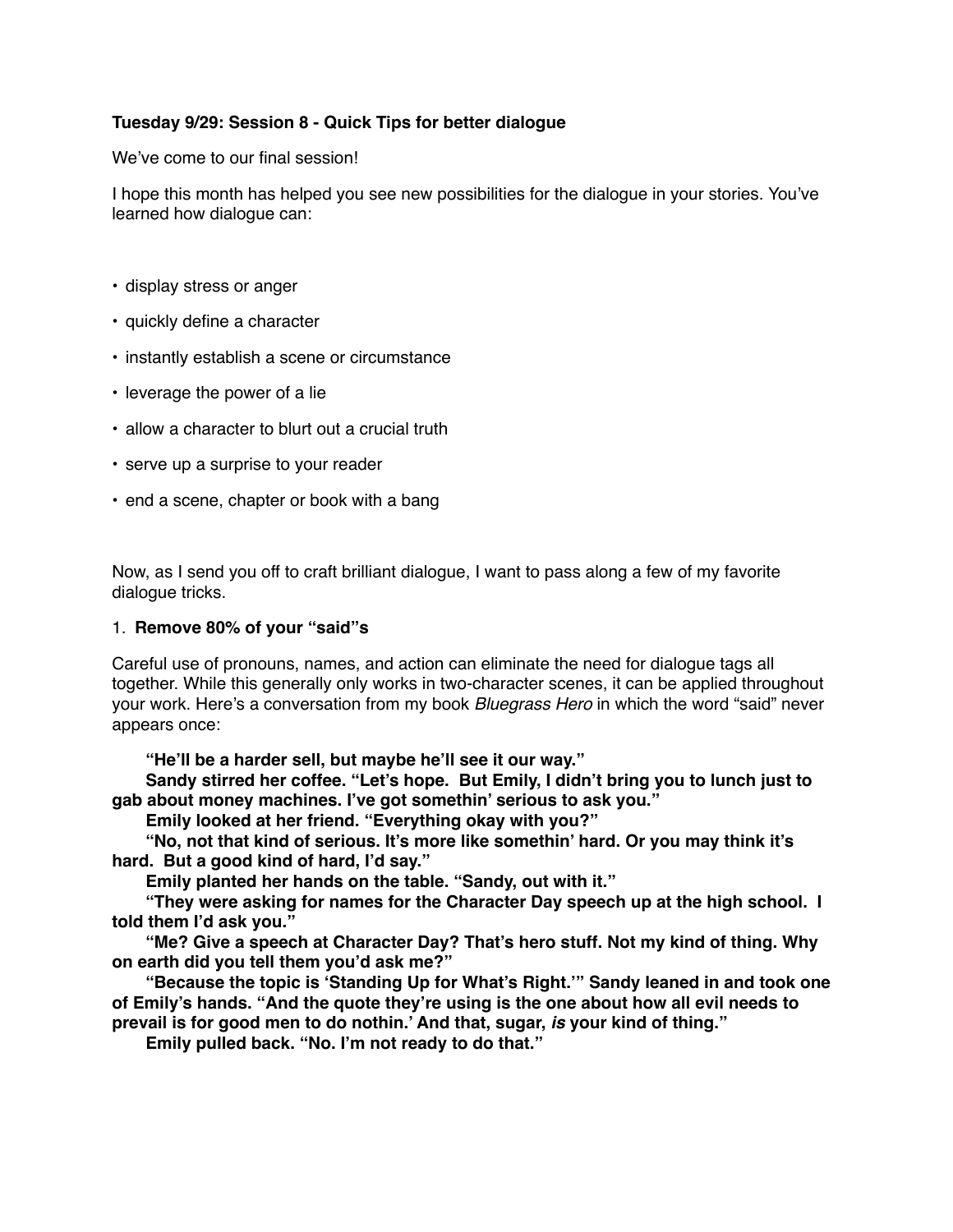My favorite trick is to use the "find/replace" function of my word processor to turn every "said" red or in all caps. Then, I go on a search and destroy mission, finding ways to remove about 80% of them. I always end up with more creative scenes and more vivid descriptions.

### **2. Remember that people often speak in sentence fragments, especially in high-intensity situations.**

Real humans don't speak in ways that are grammatically correct—at least not very often. If your dialogue sounds too perfect or too formal, it won't feel believable. Silence your inner grammar nerd and break a few rules so your exchanges sound like conversations, not soliloquies. Here's an example from my book *My So-Called Love Life* (which is in first-person point of view, so the fragments occur in speech and narrative):

**"So, on the possibility that this evening can** *only* **improve, I'm going to at least look at what's behind door number two before I stomp off into the sunset."**

**"Good. I'll take that. That's good." He looks so relieved it's almost comical. "And, you know, if you want to take what's behind door number two AND stomp off into the sunset, I'd deserve that, too."** 

**Big, awkward pause.**

**"So," I cue him, "this would be the part where you give me the box and apologize." "Oh. Right. The box. This is for you. I'm sorry you feel tricked. I wanted us to have some fun…but…it's** *crystal clear* **we're not having any fun here. So…I think…I hope you'll like this better." Befuddled. He's** *befuddled***. How dare it look so attractive on the guy.**

Grammatically, that last paragraph is a nightmare. But emotionally? We hear his stress and confusion and how desperately he wants to make things right. Worth breaking a few rules for, don't you think?

### **3. Kill your "LY"s**

Adverbs can definitely be a writer's enemy. Don't modify your verb, find a better one! For example:

**"Move!" he said angrily. can become "Move!" he growled.**

**or**

**"So this is a latte," he says blandly. can become "So this is a latte." He says it in the same way you'd say someone's date was "nice."**

Again, here is a perfect place to whip out your software's "search/replace" function and highlight all the "LY"s. Dig for better ways to say what the adverb conveys.

# **4. Experiment with dialogue "toners"**